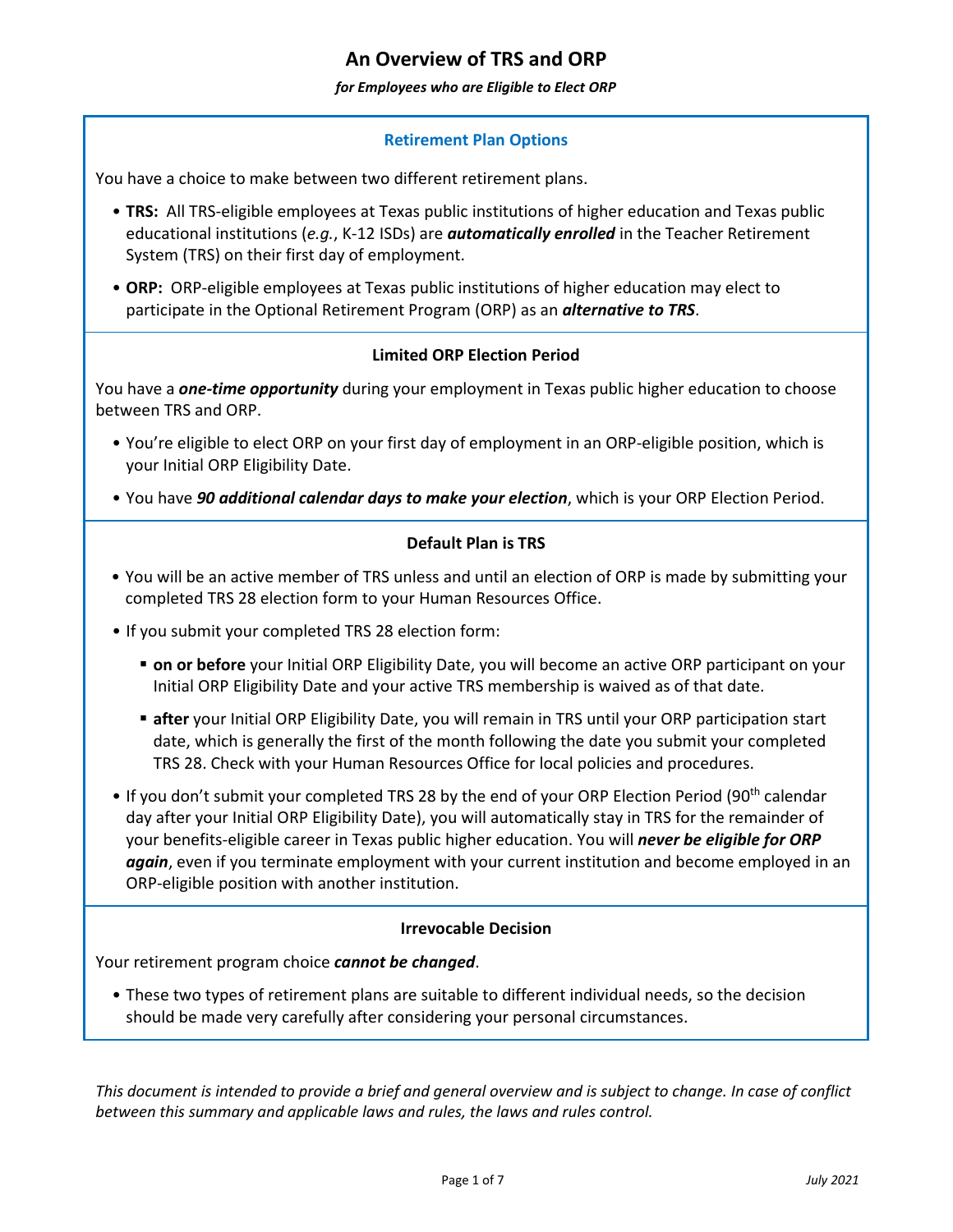## **What is TRS?**

TRS is a traditional defined benefit pension plan that provides formula-based retirement annuities.

#### **Contributions**

- The TRS member and employing institution make mandatory monthly contributions using percentages of salary that are established by the state legislature and subject to change. Federal contribution limits may apply to certain highly compensated employees.
- Member contributions are deposited into an individual member account. Employer contributions made on behalf of the member are deposited into a single, separate TRS account from which all retirement and death benefits are paid. TRS manages the investments as a large institutional investor.
- Contributions and interest earnings are not subject to federal income tax until the funds are withdrawn or paid as a retirement annuity. A post-tax Roth option is not available.
- TRS members who don't retire upon termination of employment can withdraw their accumulated member contributions (plus interest earnings) but doing so forfeits their right to a retirement benefit. The refund of a member's accumulated member contributions (plus interest earnings) is subject to federal income tax and early withdrawal penalties may apply. The eligible portion of the refund can be rolled over to eligible retirement plans such as an IRA.
- Active members are not permitted to withdraw (or take a loan from) their member contributions. Employer contributions made on behalf of the member are not available for withdrawal at any time.

#### **Retirement Eligibility and Benefits**

- Eligibility to retire and the annuity formulas are based on age, years of service, salary, date of retirement, and the applicable membership tier, which is determined by factors including the first date of membership.
- Refer to th[e TRS Benefits Handbook](https://www.trs.texas.gov/TRS%20Documents/benefits_handbook.pdf) on the TRS website to identify the membership tier that applies to you and the corresponding retirement eligibility requirements and annuity formulas.
- Alternatives to the standard annuity include survivor payment continuation options and if eligible, reduced early-age annuities and Partial Lump Sum Option (PLSO).
- The TRS plan provides disability and death benefits from the first day of membership that are not available under an ORP-type plan.
- State law allows *ad hoc* cost-of-living adjustments (COLAs) to retirement annuities when the trust fund meets certain minimum criteria.

#### **Service Credit Provisions**

- Eligible TRS members may purchase limited amounts of eligible service credit (*e.g.*, military time) and "buy back" previously withdrawn TRS service credit.
- TRS members with at least three years of TRS service credit who also have service credit with the Employees Retirement System (ERS) for Texas state agency employees can transfer their ERS credit to TRS at retirement (and vice versa).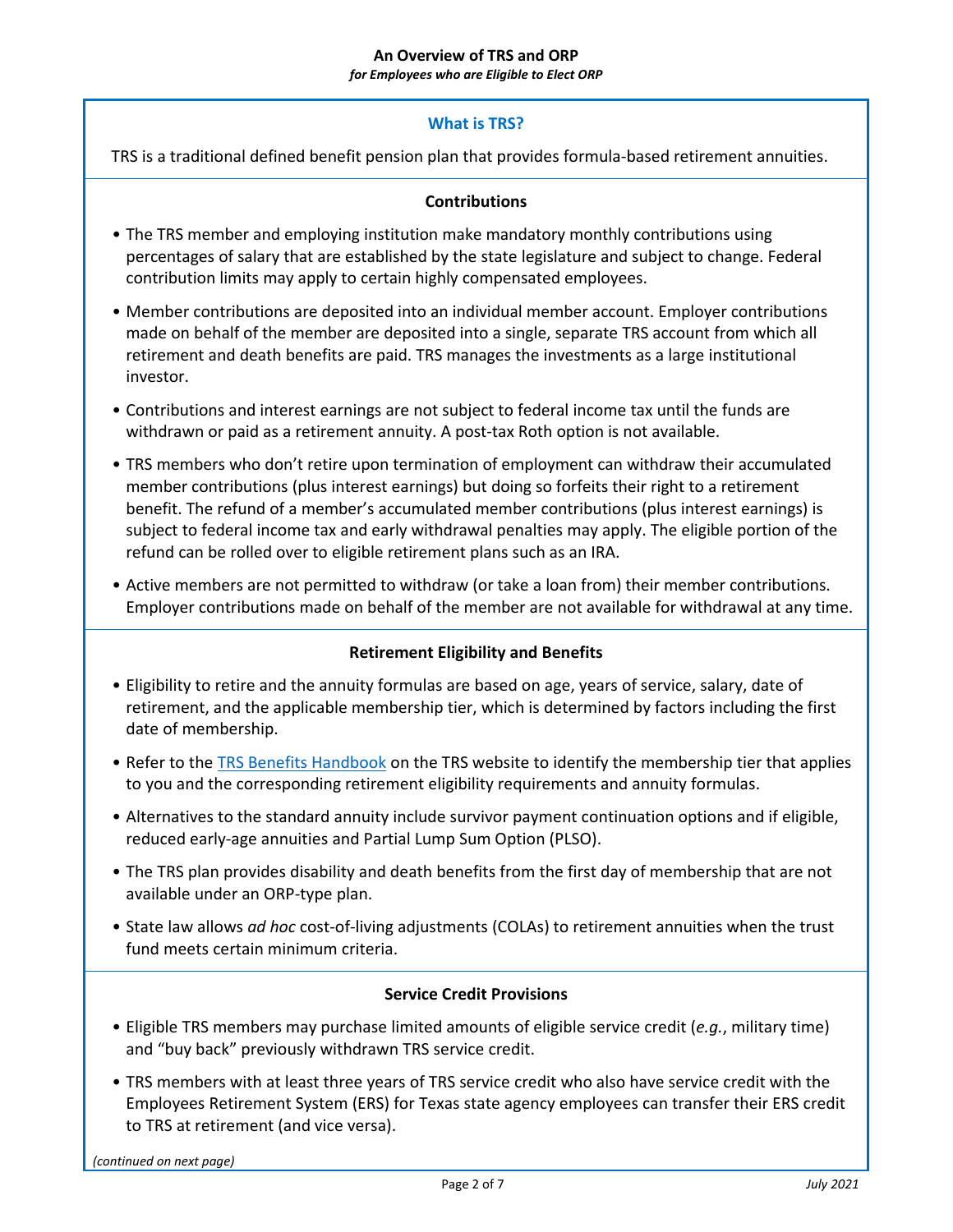*for Employees who are Eligible to Elect ORP*

# **What is TRS?** *(cont.)*

## **Service Credit Provisions** *(cont.)*

• TRS members with service credit in other Texas public retirement plans that participate in the Proportionate Retirement Program (certain cities, counties, or other governmental entities) may combine their credit from all participating plans to qualify for retirement and receive a proportionate annuity from each plan. ORP does not participate in this program.

## **More Information about TRS**

• TRS website: [www.trs.texas.gov](http://www.trs.texas.gov/)

• TRS Benefits Handbook: www.trs.texas.gov/TRS Documents/benefits handbook.pdf

#### **What is ORP?**

ORP is a defined contribution plan that is similar to a 401(k) plan with employer "matching" contributions.

## **Contributions**

- The ORP participant and employing institution make mandatory monthly contributions using percentages of salary that are established by the state legislature and subject to change. Federal contribution limits may apply to certain highly compensated employees.
- Contributions are invested in a 403(b) account with an ORP company that is authorized by the employing institution. ORP participants choose a company from the institution's list of authorized companies, set up an ORP account with the company, and make decisions on how to manage their funds.
- Contributions and any net earnings are not subject to federal income tax until the funds are withdrawn or paid as a retirement annuity. A post-tax Roth option is not available.
- Participants who are under age 70-1/2 cannot take contributions or any net earnings out of the plan (including amounts from prior periods of employment with the same or another ORP employer) until termination of all employment with all Texas public institutions of higher education.

#### **ORP Companies and Accounts**

- ORP participants are responsible for monitoring their selected companies and investments. The employing institution has no fiduciary responsibility for the market value of a participant's ORP investments or the financial stability of the ORP companies chosen by the participant.
- ORP participants have at least two occasions each year to change their selected ORP company.
- All of a company's products may not be available under the institution's ORP plan.
- Types of ORP Accounts:
	- 403(b)(1) fixed or variable (mutual fund) annuity account
	- 403(b)(7) custodial account (mutual fund investments with no annuity shell)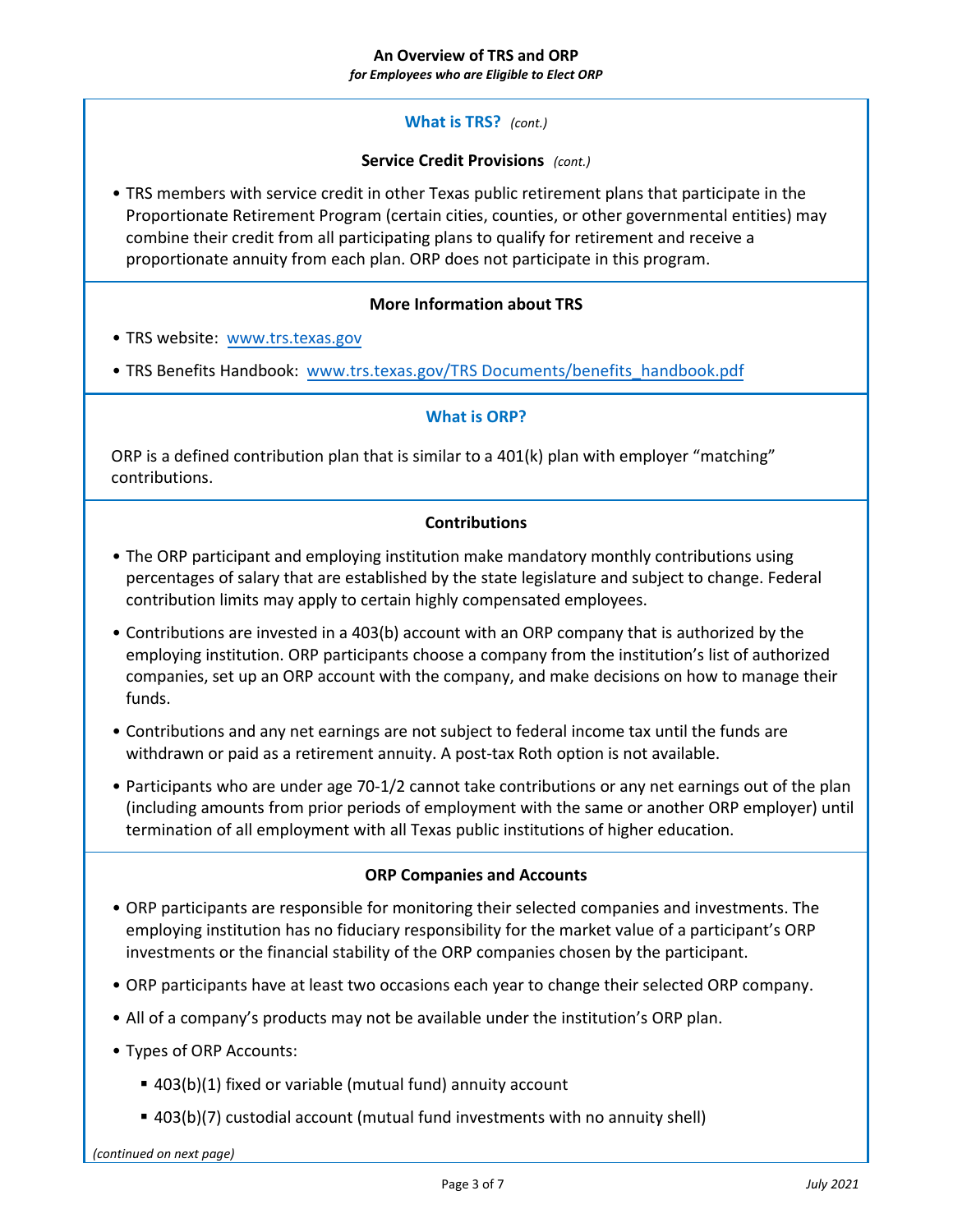# **What is ORP?** *(cont.)*

# **Retirement Eligibility and Benefits**

- ORP retirement benefits are based on the accumulated amount of funds in the participant's ORP account (no age/service formulas).
- Eligible participants choose how and when to take funds out of the plan. Eligible distributions include complete or periodic withdrawals, rollovers of funds to another eligible retirement plan (such as an IRA), and for some accounts, lifetime annuities. Early withdrawal penalties may apply.
- ORP participants become eligible to take funds out of the plan upon termination of all employment with all Texas public institutions of higher education. Participants who are still employed become eligible to take funds out of the plan at age 70-1/2.
- Post-retirement cost-of-living adjustments (COLAs) are not available in an ORP-type plan.
- There are no provisions in ORP to purchase service credit, transfer or roll over non-ORP funds into the plan (including any pre-election TRS contributions), or take a loan or financial hardship withdrawal. ORP does not participate in the Proportionate Retirement Program.

#### **Vesting**

- Vesting refers to a participant's ownership of employer "matching" contributions. Vesting occurs on the first day of the second year of participation, which is defined as the first day of the 13<sup>th</sup> month of active participation (*i.e.*, making contributions by payroll deduction). The vesting period is sometimes referred to as "a year and a day."
- Faculty Members: A year for academic faculty members is generally nine months, so academic faculty members will be credited the three summer months for vesting purposes provided they are participating at the end of the spring semester immediately preceding the summer and resume participation with the same or another Texas public institution of higher education at the beginning of the fall semester immediately following the same summer.
- Participants who terminate ORP-covered employment with all institutions prior to meeting the vesting requirement must forfeit employer contributions made during that period of employment.

*Exception: Unvested participants who become employed in a non-benefits-eligible position do not contribute to ORP and are not required to forfeit unvested ORP contributions unless they are subsequently employed in a TRS-only position or have a break in service.*

- The vesting requirement cannot be satisfied by prior participation or vested status in any non-Texas ORP plan (including any pre-election TRS service credit).
- Vesting credit is retained for prior Texas ORP participation in two situations:
	- when an unvested participant directly transfers from one ORP-eligible position to another at the same or another Texas public institution of higher education (with no break in service); or
	- when an unvested participant terminates employment in the ORP-eligible position and then later returns to work in an ORP-eligible position at the same or another Texas public institution of higher education (with no intervening active TRS membership)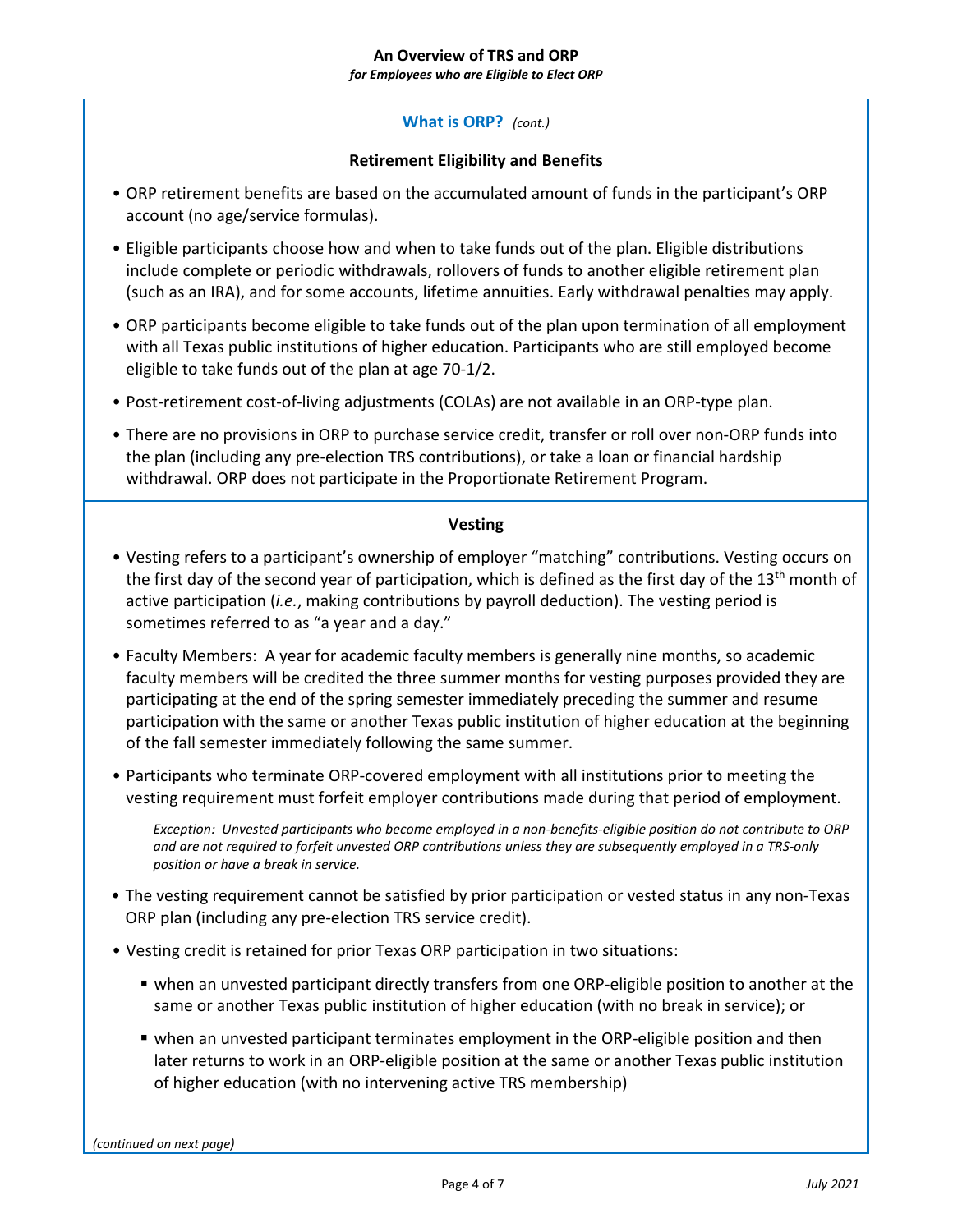# **What is ORP?** *(cont.)*

**Vesting** *(cont.)*

- Vesting credit is retained even when a participant takes his/her employee contributions out of the plan during the break in service following termination and prior to re-employment.
- A participant who completes the vesting period during a period of employment after a break in service will have a vested right only to employer contributions made during the period of employment in which vesting occurs and any future employment periods. Forfeited employer contributions from earlier periods of employment cannot be restored to the participant's ORP account.
- Once vested, always vested: Once a participant has established vested status, no future ORP vesting period can be required by any institution.

## **More Information about ORP**

- For specific information about the ORP plan at your institution, including a list of authorized companies, local policies and procedures for electing ORP, and the current contribution rates, contact your Human Resources Office.
- General information about Texas ORP is available at the Texas Higher Education Coordinating Board's ORP webpage (www.h[ighered.texas.gov](http://www.highered.texas.gov/orp)/orp).
- Other information resources include: personal financial/tax advisors, your institution's authorized ORP company representatives and websites, articles on retirement planning, financial market news, and insurance company rating services.

# **Additional Applicable Provisions**

# **TRS Membership after ORP Election**

- An election of ORP in lieu of TRS is a waiver of TRS retirement benefits, even if you have prior service credit in TRS. Upon electing ORP, your TRS membership is terminated and you are only entitled to withdraw your accumulated member contributions (plus interest earnings).
- There are only two circumstances in which an ORP participant can resume active TRS membership:
	- when an ORP participant terminates employment with all Texas public institutions of higher education and becomes employed in a TRS-eligible position with a TRS-covered employer that does not offer ORP (*e.g.*, K-12 ISD); or
	- when an unvested ORP participant terminates employment in the ORP-eligible position and becomes employed with the same or another Texas public institution of higher education in a position that is eligible for TRS membership but is not ORP-eligible
- Employees who fall under one of the above two employment situations will resume active TRS membership and will again be eligible to qualify for a TRS retirement.
- Active TRS members may "buy back" any withdrawn TRS service credit earned prior to their election of ORP.
- TRS credit cannot be established for any years of participation in ORP.

*(continued on next page)*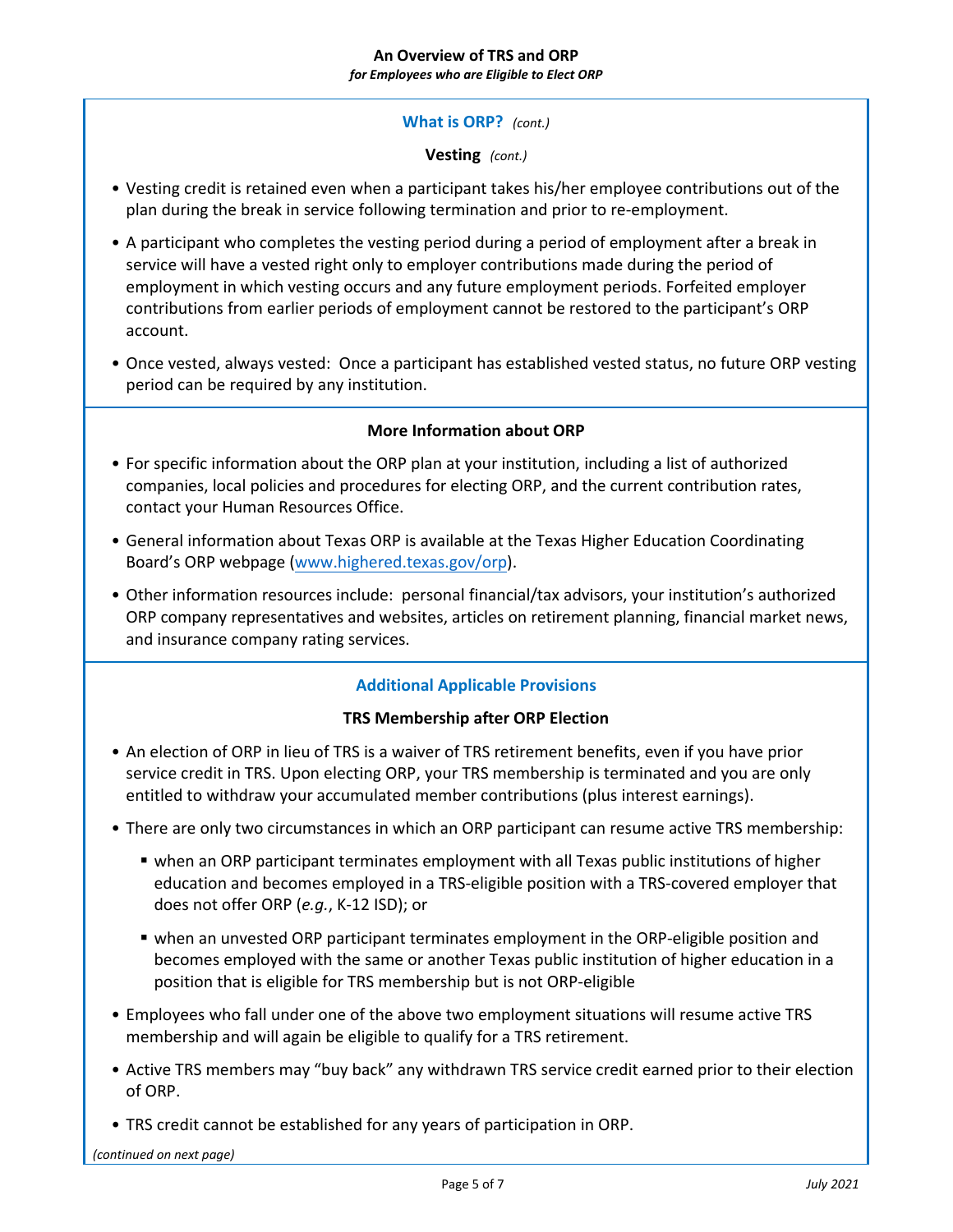# *for Employees who are Eligible to Elect ORP*

## **Additional Applicable Provisions** *(cont.)*

## **TRS Membership after ORP Election** *(cont.)*

• A former ORP participant who becomes an active TRS member is no longer eligible to participate in ORP at any Texas public institution of higher education, even if previously vested in ORP or subsequently employed in an ORP-eligible position.

## **Returning to Work After Retirement**

## **TRS**

- Once retired, always retired: A TRS retiree is no longer eligible to be an active member.
- TRS retirees may return to work with a TRS-covered employer without loss of retirement benefits if applicable provisions are followed, including satisfaction of a minimum break in service and working no more than the established maximum amount of time during certain periods. Provisions vary depending on the date of retirement and type of employment. Refer to the TRS brochure ["Employment After Retirement"](https://www.trs.texas.gov/TRS Documents/employment_after_retirement.pdf) on the TRS website for details.
- TRS retirees who become employed with a Texas institution of higher education in what would otherwise be considered an ORP-eligible position are not eligible to elect ORP because the election of ORP is an alternative to active membership in the retirement system.

## **ORP**

- An ORP retiree is defined as a participant who established retiree status by enrolling in retiree group insurance as an ORP retiree, regardless of whether currently enrolled.
- There are no statewide restrictions on the re-employment date or amount of time worked but local institutional restrictions may apply.
- Once retired, always retired: An ORP retiree who returns to work with any Texas public institution of higher education is not eligible to make ORP contributions.

# **Coordination with Other Benefits**

- Other benefits offered by your institution are coordinated with the selected retirement plan, including the Tax-Sheltered Annuity (TSA)/Tax-Deferred Account (TDA) Program (described below).
- Because rules and procedures may vary at each institution, detailed information should be obtained from your Human Resources Office regarding interaction between all the benefit programs provided before choosing between TRS and ORP.

# **Tax-Sheltered Annuity (TSA)/Tax-Deferred Account (TDA) Program**

- Both ORP participants and TRS members are eligible to participate in the Tax-Sheltered Annuity (TSA)/Tax-Deferred Account (TDA) Program sponsored by the employing institution.
- This voluntary program offers employees an opportunity to save pre-tax dollars through 403(b) accounts but provides no employer matching contributions. A post-tax Roth option may be available.

*(continued on next page)*